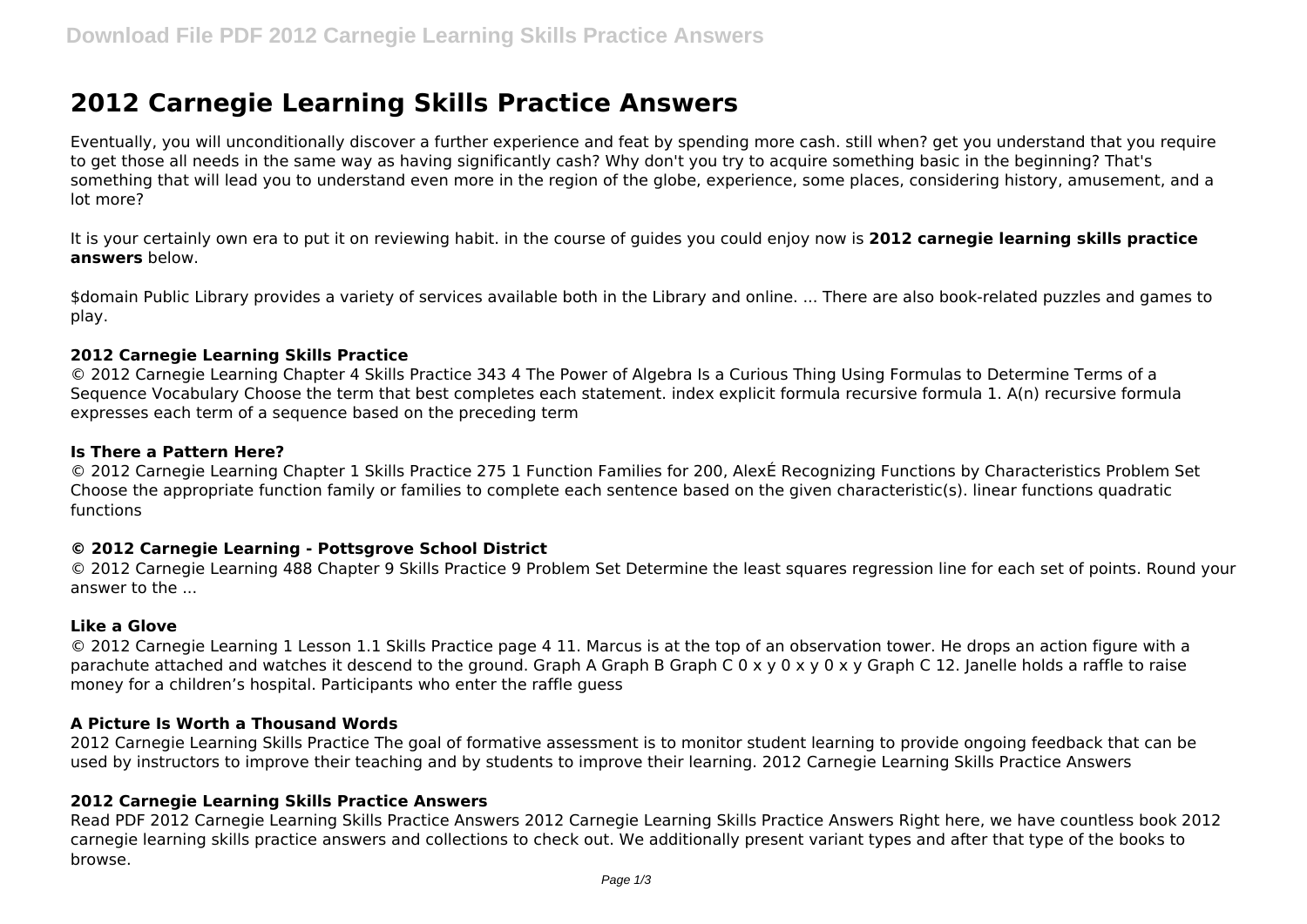#### **2012 Carnegie Learning Skills Practice Answers**

Lesson 12.1 Skills Practice. © 2012 Carnegie Learning. Chapter 12Skills Practice 591. 12. Let's Move! Translating and Constructing Line Segments. Vocabulary. Choose the term from the box that best completes each statement. Distance Formula transformation image rigid motion translation preimage congruent line segment congruent arc copying (duplicating) a line segment.

## **Lesson 12.1 Skills Practice**

2012 carnegie learning skills practice answers princeton animal hospital amp carnegie cat clinic. archives philly com. graduate employability and skills designing and. mobile app design for teaching and learning educators. blog usable learning design for how people learn. active learning theories 1 / 22

## **2012 Carnegie Learning Skills Practice Answers**

© 2012 Carnegie Learning 2 Lesson 2.1 Skills Practice Name Date The Plane! Modeling Linear Situations Vocabulary Define each term in your own words. 1. first differences

## **The Plane!**

Our math learning solutions for middle school and high school combine consumable textbooks, intelligent 1-to-1 math tutoring software, and transformative professional learning services.

## **Math Curriculum & Software Solutions | Carnegie Learning**

Carnegie Learning Middle School Math ... Carnegie Learning Algebra II Carnegie Learning Integrated Math I ... Carnegie Learning Middle School Math ... Carnegie Learning Middle School Math ... Carnegie Learning Integrated Math II Carnegie Learning Middle School Math ... Middle School Math Solutions Course 3 Carnegie Learning Geometry, 3rd Edition

## **Carnegie Math Textbooks :: Homework Help and Answers :: Slader**

LESSON 8.3 Skills Practice page 5 8 Name me Date Date Calculate the IQR of the data set represented in each box-and-whisker plot and determine whether there

## **LESSON 8.3 Skills Practice - Weebly**

© 2012 Carnegie Learning 5 Chapter 5 Skills Practice 361 Go for the Curve! Comparing Linear and Exponential Functions Vocabulary Describe each type of account as simple interest or compound interest based on the scenario given. Explain your reasoning. 1. Andrew deposits \$300 into an account that earns 2% interest each year. After the first year, Andrew

## **Comparing Linear and Exponential Functions**

© 2012 Carnegie Learning Chapter 8 Skills Practice 475 Lesson 8.1 Skills Practice page 3 8 Name Date 4. Construct a box-and-whisker plot to display the number of pets owned by a number of randomly chosen students. The data are 2, 0, 5, 1, 2, 1, 0, 8, 4, 3, 9, 1, 2, 3, and 1. 5.

## **Start Your Day the Right Way - CUSD 4**

© 2012 Carnegie Learning Chapter 7 Skills Practice 455 7 Lesson 7.2 Skills Practice Name Date Working the System Systems of Linear Inequalities Vocabulary Define each term in your own words. 1. constraints 2. solution of a system of linear inequalities Problem Set Write a system of linear